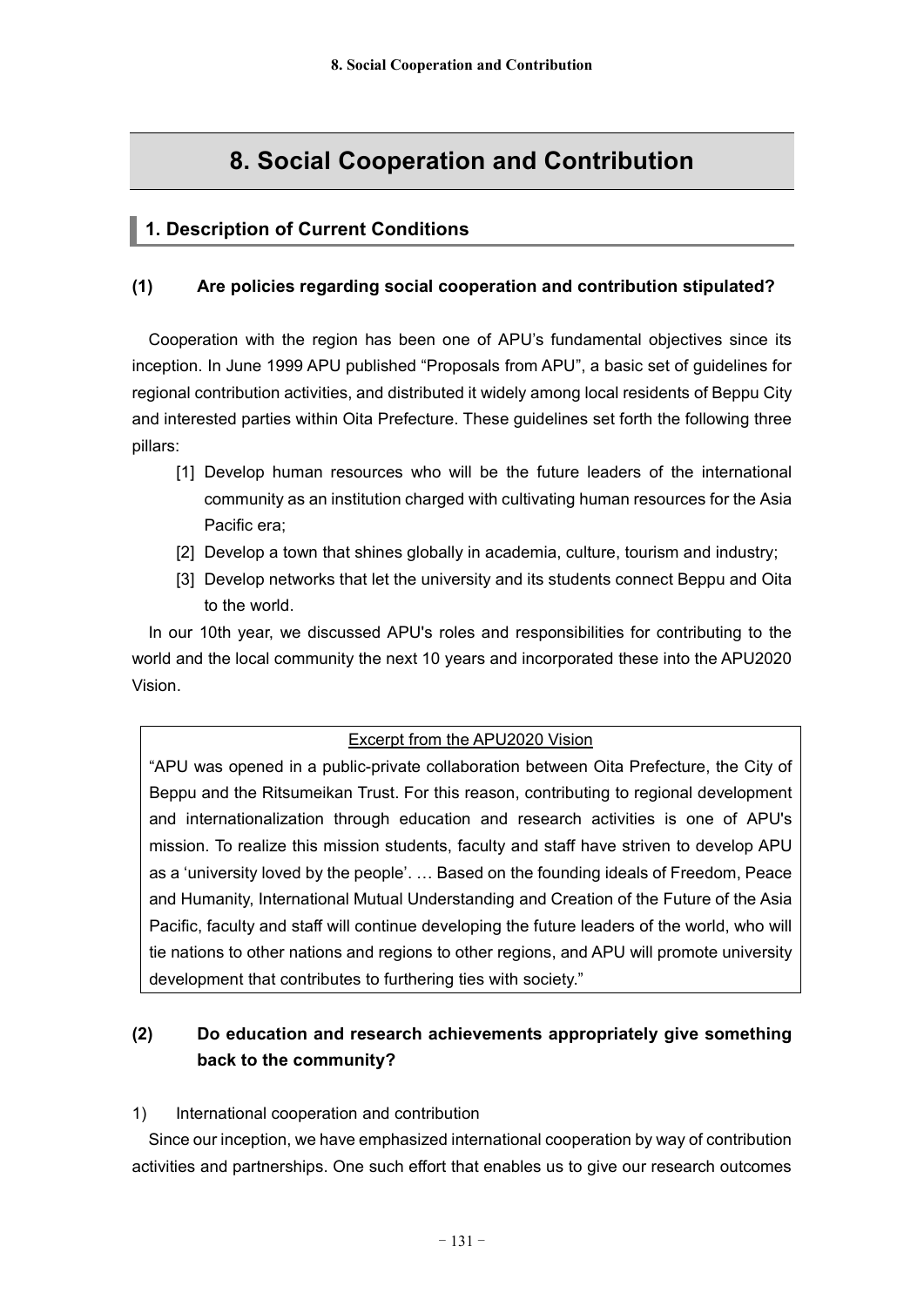back to society are the commissioned international cooperation projects operated in accordance with the cooperative agreement we signed with the Japan International Cooperation Agency (JICA) in 2010. Theoretical and practical research into the One Village One Product Movement and Onpaku are two areas where we make the most of APU's unique characteristics (Ref. 8-1; Ref. 8-2).

As for technical cooperation, we accept between seven and 10 JICA-commissioned training projects (by country and topic) every year. Since we began accepting trainees in AY2006 up through the end of the 2013 academic year, we have implemented 48 training sessions for a total of 633 short-term trainees from 66 countries. In AY2014, we are scheduled to conduct nine sessions through the end of the academic year (Ref. 8-3; Ref. 8-4).

Oita Prefecture is the origin of the One Village One Product Movement (an initiative to promote regional revitalization by encouraging each municipality to develop its own specialty products) and Onpaku (short for 'onsen exposition'; a city-wide, multi-venue showcase of experiences and services). As such, we cooperate with local companies and organizations to design and implement training sessions where trainees from different countries and regions can learn first-hand about how to develop regional development methods based on the One Village One Product model. These efforts have been well received. We were also commissioned, together with Beppu City, under the Grassroots Technical Cooperation Program, to provide support to Surin Province, Thailand for the creation of a regional development scheme, which included an Onpaku event, and for efforts to increase the income of the local community. These efforts culminated in the convocation of an Onpaku in Surin Province in January 2013 (Ref. 8-5).

#### 2) Regional contribution

The Asia Pacific Innovation Management Center (AP-IMAC), a research center comprised of College of International Management faculty, was commissioned by Oita Prefecture to offer a series of lectures for the general public entitled "Introduction to the Management of Technology". These have been offered every year since AY2006 (Ref. 8-6). AP-IMAC was also commissioned by the Japan Society for the Promotion of Science to use its research results to teach local high school students as part of the Hirameki-Tokimeki Science project (Ref. 8-7).

3) Partnerships with industry and researchers in Japan and around the world

Based on our mission to cultivate global leaders who can contribute to creating the future of the Asia Pacific region, we have developed a network of leaders and advisors in academia as well as in the political and business realms.

The backbone of this network is the Advisory Committee (AC). In 1996, four years before the university opened, 75 leading figures from the political, business, government and academic spheres were appointed as committee members. HIRAIWA Gaishi, Honorary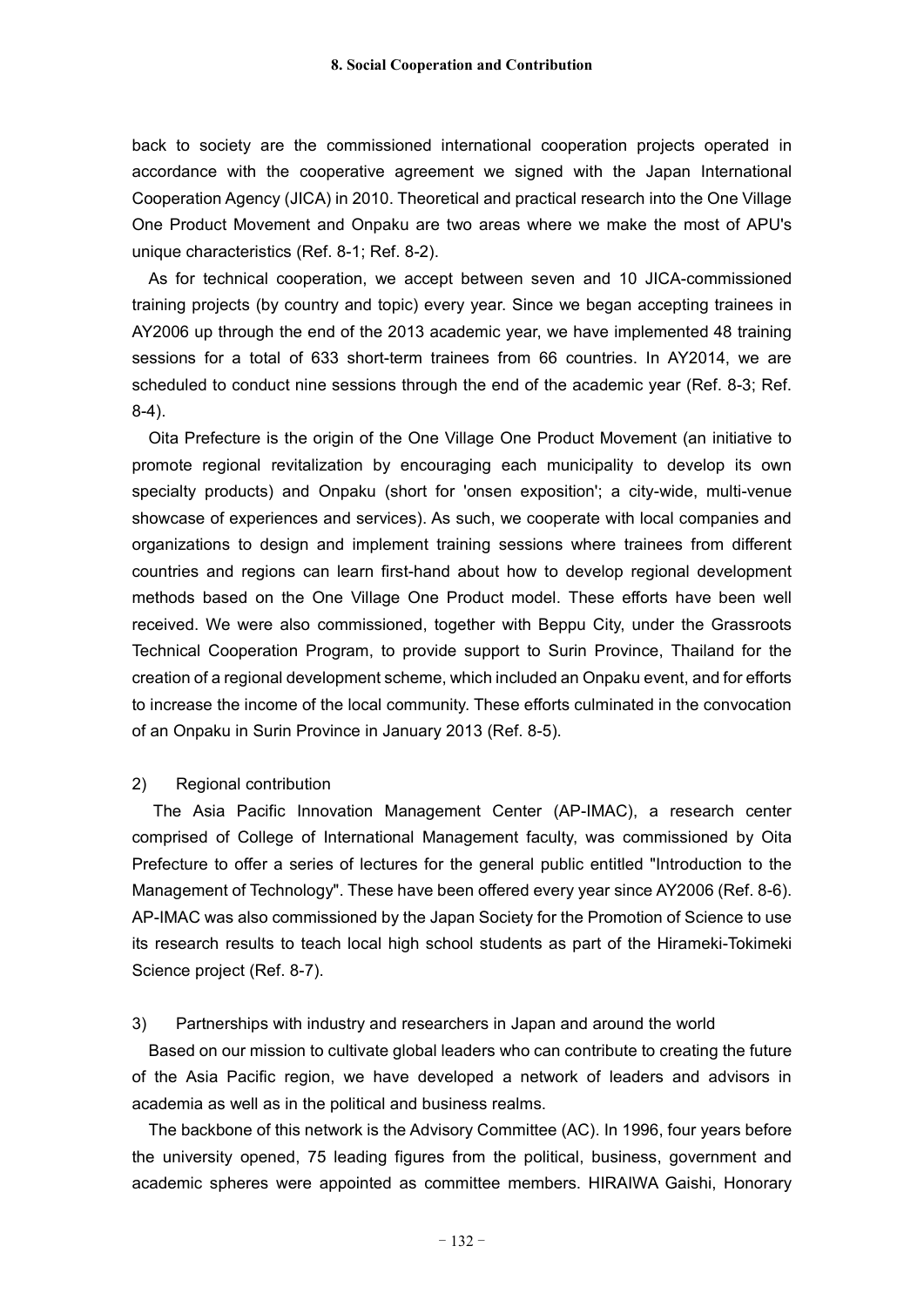Chairman of Nippon Keidanren, was made an Honorary Member, while HIGUCHI Hirotaro, Chairman of Asahi Beer, HIRAMATSU Morihiko, Governor of Oita Prefecture, and ONAMI Masateru, Chancellor of the Ritsumeikan Trust, were named Executive Directors. As of May 1, 2014, the AC now counts 300 members, including former heads of state, ambassadors, and the leaders of preeminent Japanese corporations. The Committee contributes to the improvement and advancement of APU's academic affairs in myriad ways.

To date, we have worked with AC member companies on a range of initiatives, including: i) providing scholarships to students primarily from developing countries (¥3.8 billion), ii) inviting senior executives from major companies to speak to students as part of the Top Executive Lecture Series (17 lectures held since inception), iii) holding Advisory Committee Appreciation Parties, and iv) offering regular curriculum cooperative lectures taught by instructors sent from AC companies.

We have also established a group of Academic Advisors who support our education and research. This group of 50 renowned Japanese and foreign researchers and scholars gives special lectures and seminars.

#### 4) Partnerships with the local community

In light of the fact that APU was founded with tremendous support from Oita Prefecture, Beppu City and the local residents, we actively engage in cooperation and exchange with the local community. To date, we have concluded friendship agreements with all 19 municipalities in Oita Prefecture as well as with Iida City in Nagano Prefecture, and we implement exchange projects based thereupon.

#### 5) Corporate partnerships

Since AY2010, we have been operating Global Competency Enhancement Programs (GCEP), which are short-term training programs of two to four months for the employees of global companies. GCEP was designed to respond to the demands of companies that want to cultivate human resources who can adapt to the globalizing business environment. It provides participants with language proficiency and the ability to understand and adapt to other cultures and negotiate across cultures by participating in discussions with students from many different countries, taking lectures from our talented faculty, and living in our international education dormitory. Between AY2011 and September 2014, we accepted 43 employees from 13 companies.

In AY2013, we began offering a new program for the foreign employees of Japanese companies called the Japanese Language Educational Program (J-LEP). The aim of J-LEP is to improve the Japanese proficiency of employees at foreign branches of Japanese companies and strengthen their ability to respond to Japanese corporate customers. In AY2013, we accepted 11 employees from the Asian branches of the Bank of Tokyo-Mitsubishi UFJ.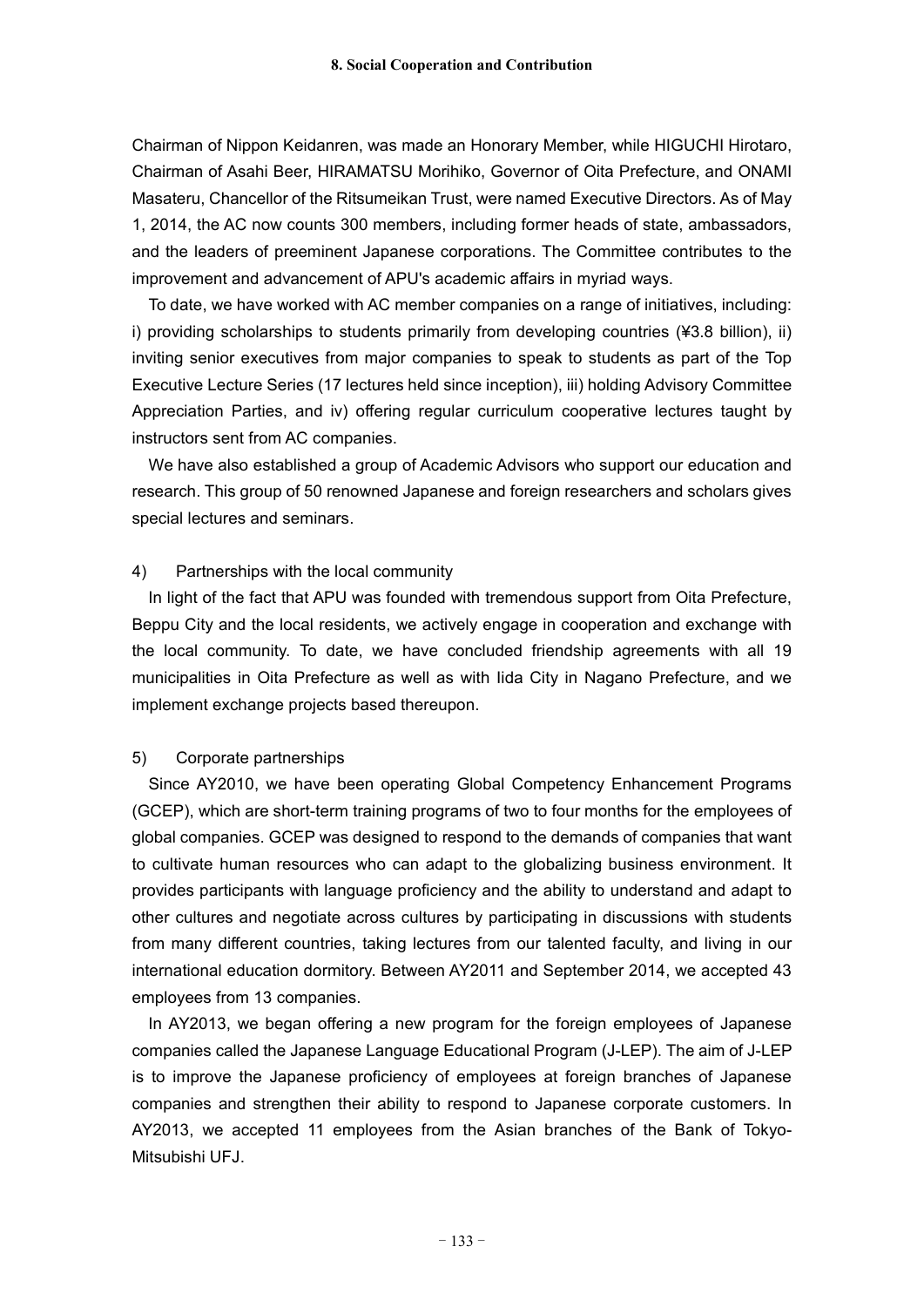#### 6) International exchange projects

In AY2013, we received requests to join 121 local exchange events, and 654 students participated therein. This is only the number of students that the university recruited and sent out to participate, so if we add the number of students who participated of their own accord, the figure is estimated to be over 1000. Of these requests, 30 came from schools and kindergartens, 25 from the Boards of Education in the prefecture and 66 from companies and other institutions. One example of a program in which our students participate is the Elementary School Students' International Exchange Activity Promotion Program—a program started by the Oita Board of Education in 2012 to transform elementary school children into global human resources by way of exchange with international students living in the Prefecture. Under this program, we received 10 requests for one-day exchange visits to the APU campus. Another international exchange project has seen 114 of international students participate in local home-stays.

# **2. Assessment**

### **(1) Items that are Showing Results**

1) Education and research activities and university administration based on a keen awareness of cooperation and collaboration with the local community, the global community and industry

Even before the university officially opened, we have engaged in administration with a keen eye on networking with the local and international communities and industry. In addition to setting up the Advisory Committee and appointing Academic Advisors, we have signed cooperative agreements with Oita Prefecture and its municipalities as well as with JICA, and we continue to engage in wide-ranging social cooperation and contribution projects.

### 2) Using our unique features to offer programs for companies

GCEP takes advantage of APU's unique features, including its dual language education system and multicultural campus, to help Japanese companies faced with the challenge of global human resources development (Ref. 8-8).

### **(2) Areas for Improvement**

Nothing in particular